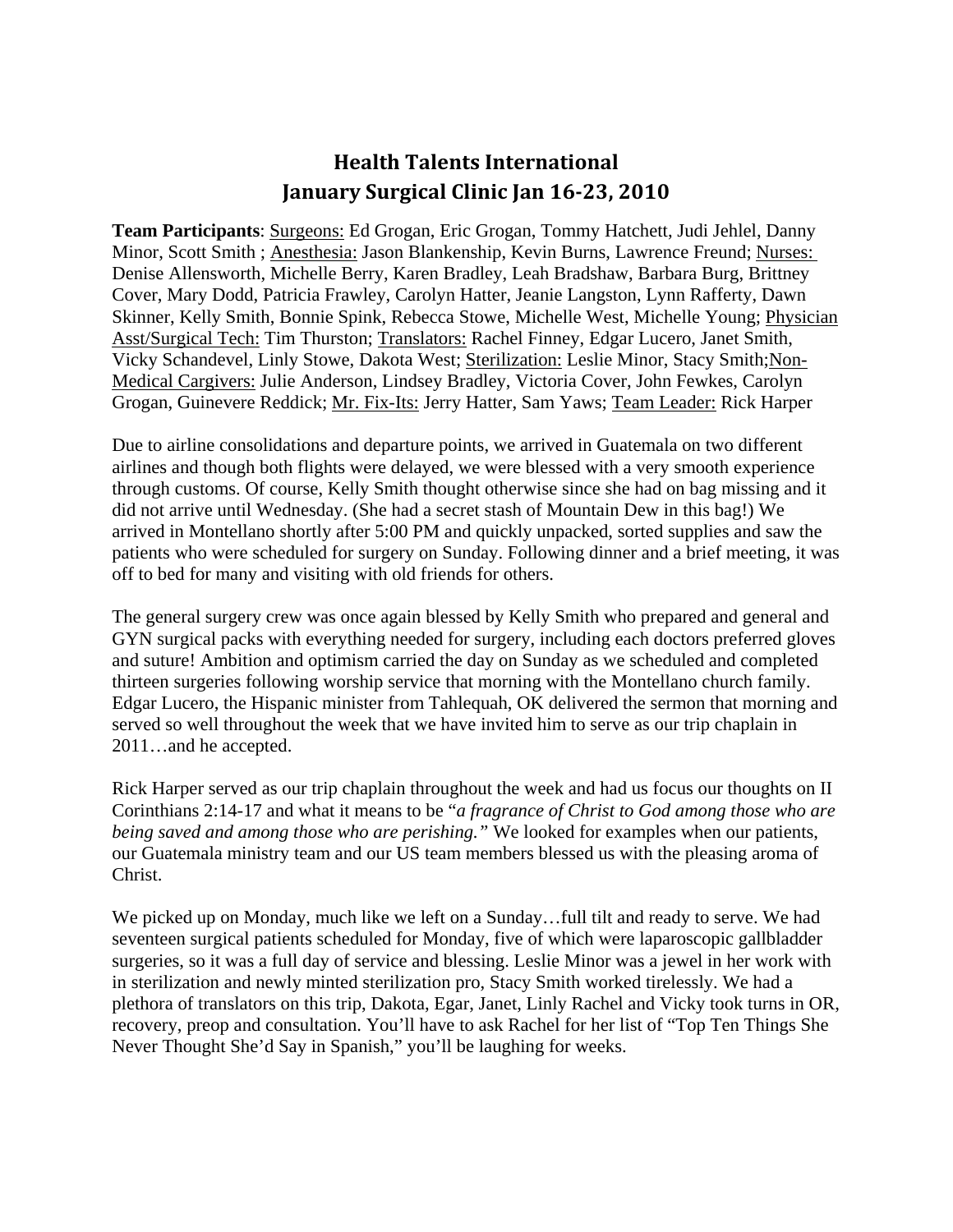Our ever busy and industrious "Mr. Fix-Its" Sam and Jerry spent the week plying their many skills in plumbing, air-conditioning, masonry and carpentry. Check out the new air-conditioner in the sterilization room or the venting in the autoclave room and you'll see their handiwork.

Tuesday was another full day of surgery, though not quite as full as Monday and the one day respite was very welcome. When we are able to finish surgeries around 6:00 PM, it is much smoother on the team as a whole, especially our OR nurses and nurses in recovery. The smiles are a little brighter and sighs a little lighter! Our tally for Tuesday, thirteen surgical patients in all three GYN and ten general surgeries completed.

We originally scheduled seventeen patients for Wednesday, a large number, but some of the cases were quick and bore no complications. As a result, two of the patients scheduled for Thursday were moved up to Wednesday in the hope that we could be through by 11:00 AM on Thursday and take a large group to San Lucas Toliman for an outing. Wednesday yielded nineteen patients and a weary crew of God's mighty servants. A special note of thanks to our RN's working the late shift on this day as patients came out late in the evening and required significant care throughout the night. Our Colorado Michelles, Berry and Young, were not alone, but were just two of the RN's who pulled several night shifts.

Wednesday's highlights included the regular visit by little Cindi, shown here with RN, Brittney Cover. Cindi has been coming 4-8 times each month for over a year to receive treatment for genital warts, the result of sexual abuse. She has become a favorite and brightens our day when we realize the improvement in her health and the joy she finds in visiting with her Health Talents friends.

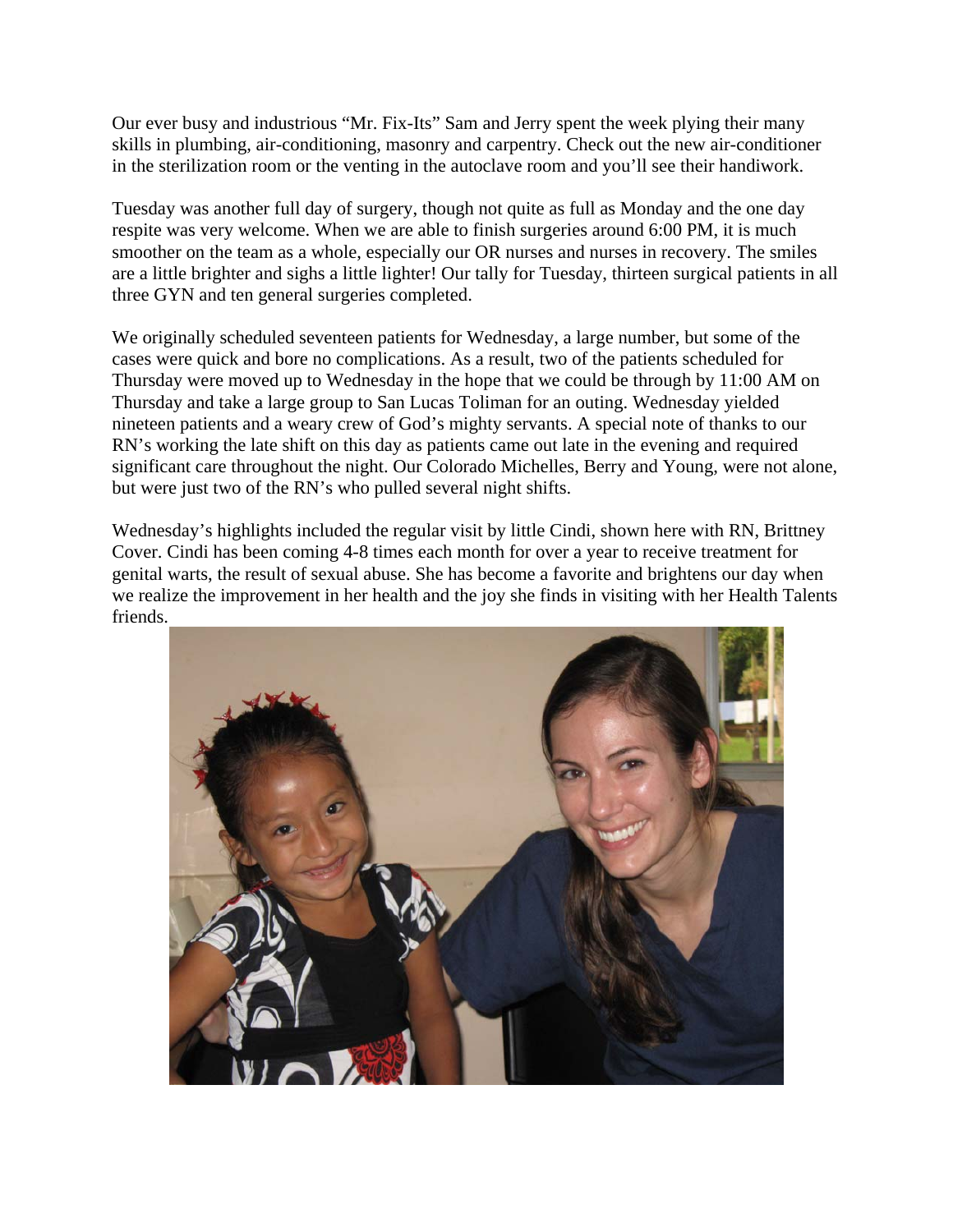We got an early start on Thursday and by 11:20; nine more patients had received surgical care, bringing out tally to seventy-one for the week. We sent two groups to San Lucas Toliman to have lunch and see Lake Atitlan, a real treat as seen in the photos below.